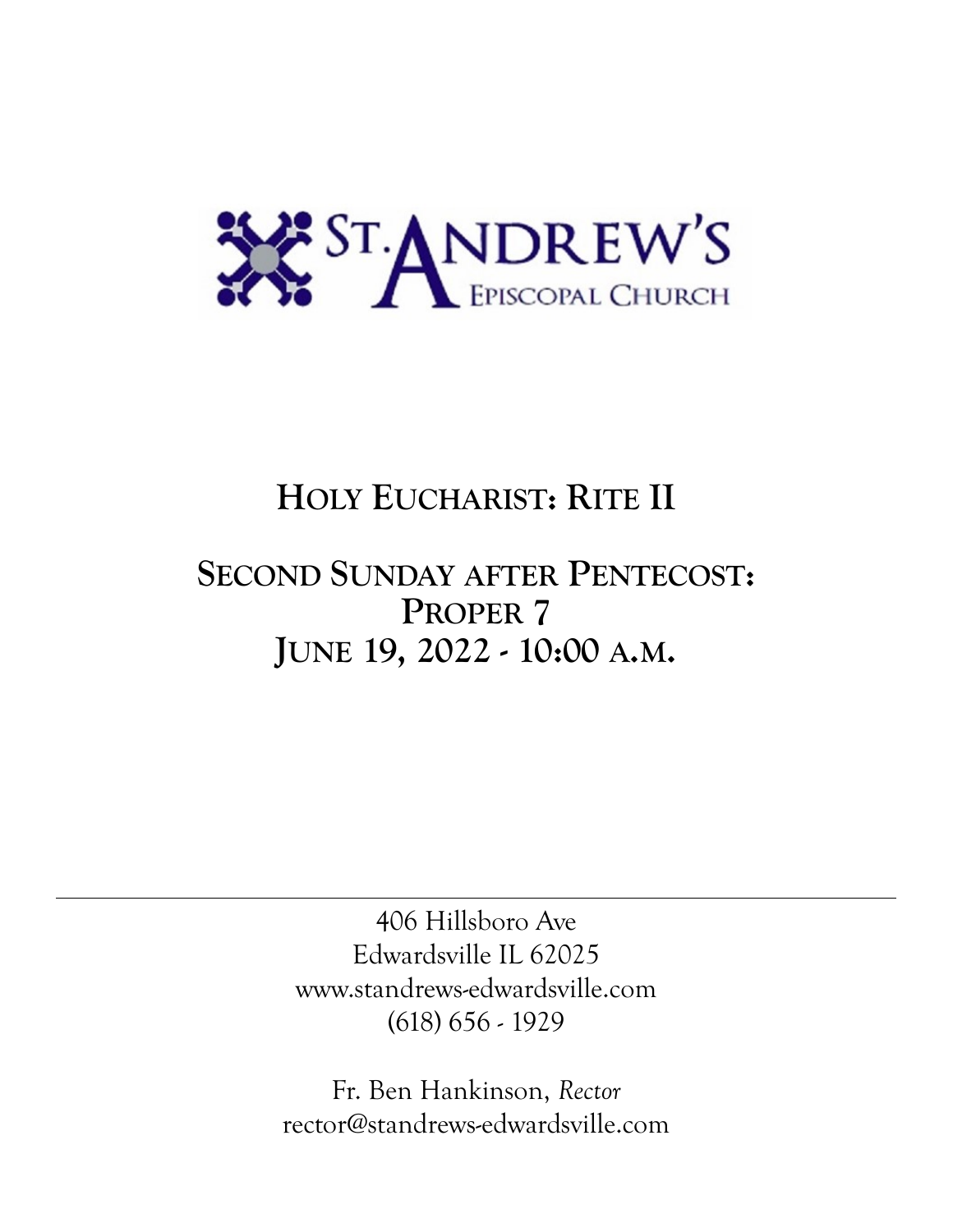### **Hymn 372, Leoni**

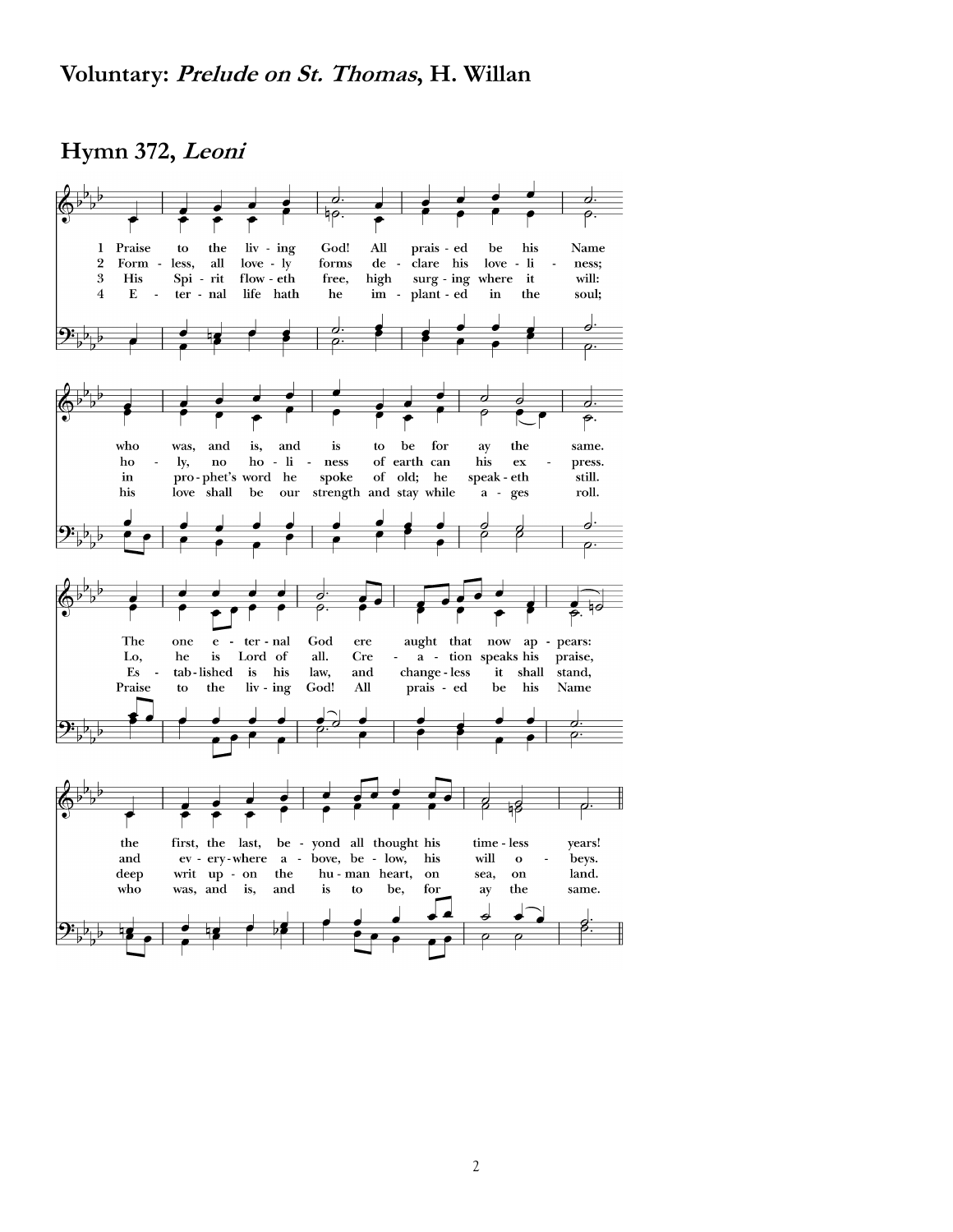

Almighty God, to you all hearts are open, all desires known, and from you no secrets are hid: Cleanse the thoughts of our hearts by the inspiration of your Holy Spirit, that we may perfectly love you, and worthily magnify your holy Name; through Christ our Lord. **Amen.**

**Gloria in excelsis,** *(Hymnal S 280)* 1. Glo-ry to God in the high - est, and peace to his peo-ple on earth. 2. Lord God, heaven - ly 力. King, al might - y God and Fa - ther, we wor - ship you, we give you thanks, we praise you for your 3. Lord Je - sus  $g$ lo - ry. ∙ا  $\overline{\phantom{a}}$  $\overline{\phantom{a}}$ Christ, on - ly Son of the Fa-ther, Lord God, Lamb  $_{\rm of}$ God, 4. you take a - way the  $sin$ of the world: have mer cy ⊝ us; 5. you are seat - ed at the right hand of the Fa-ther: on re - $\sigma$ o. ceive prayer. 6. For a-lone are the Ho - ly One, our you you a - lone are the Lord, 7. you a - lone are the Most

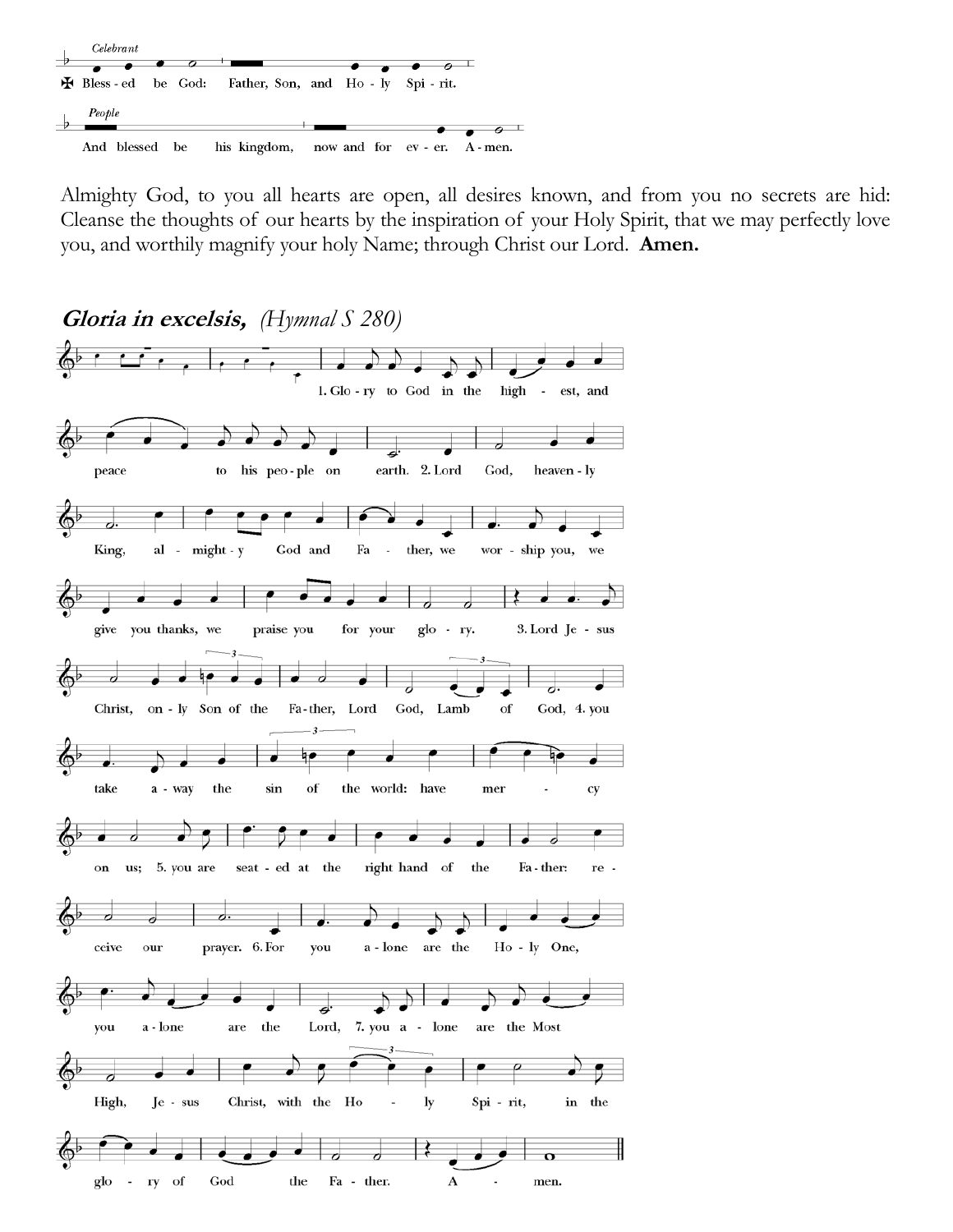*Celebrant* The Lord be with you. **People And also with you.** *Celebrant* Let us pray.

O Lord, make us have perpetual love and reverence for your holy Name, for you never fail to help and govern those whom you have set upon the sure foundation of your loving-kindness; through Jesus Christ our Lord, who lives and reigns with you and the Holy Spirit, one God, for ever and ever. **Amen.**

# **Lesson: Isaiah 65:1-9**

I was ready to be sought out by those who did not ask, to be found by those who did not seek me. I said, "Here I am, here I am," to a nation that did not call on my name. I held out my hands all day long to a rebellious people, who walk in a way that is not good, following their own devices; a people who provoke me to my face continually, sacrificing in gardens and offering incense on bricks; who sit inside tombs, and spend the night in secret places; who eat swine's flesh, with broth of abominable things in their vessels; who say, "Keep to yourself, do not come near me, for I am too holy for you." These are a smoke in my nostrils, a fire that burns all day long. See, it is written before me: I will not keep silent, but I will repay; I will indeed repay into their laps their iniquities and their ancestors' iniquities together, says the Lord; because they offered incense on the mountains and reviled me on the hills, I will measure into their laps full payment for their actions. Thus says the Lord: As the wine is found in the cluster, and they say, "Do not destroy it, for there is a blessing in it," so I will do for my servants' sake, and not destroy them all. I will bring forth descendants from Jacob, and from Judah inheritors of my mountains; my chosen shall inherit it, and my servants shall settle there.

Lector The Word of the Lord. **People Thanks be to God.**

### **The Psalter: Psalm 22:18-27** *(Chanted)*

18 Be not far away, O <u>Lord</u>; \* you are my strength; hasten to help me. 19 Save me from the sword,  $*$ my life from the power of the <u>dog</u>.

- 20 Save me from the lion's mouth, \* my wretched body from the horns of wild bulls.
- 21 I will declare your Name to my brethren; \* in the midst of the congregation I will praise you.
- 22 Praise the Lord, you that fear him; \* stand in awe of him, O offspring of Israel; all you of Jacob's line, give glory.

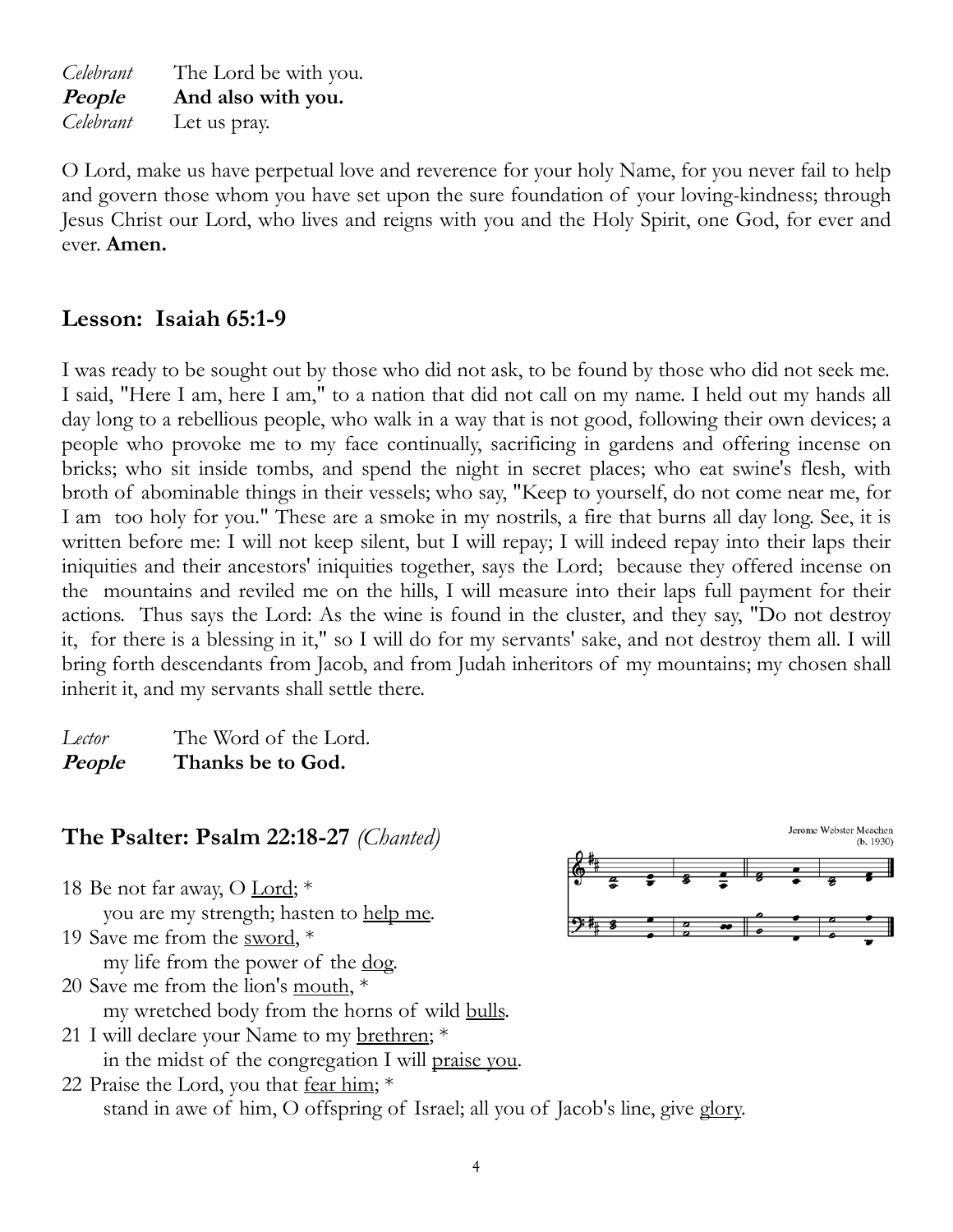- 23 For he does not despise nor abhor the poor in their poverty; neither does he hide his face <u>from them</u>; \* but when they cry to him he hears them.
- 24 My praise is of him in the great assembly;  $*$ I will perform my vows in the presence of those who worship him.



- 25 The poor shall eat and be satisfied, and those who seek the Lord shall praise him: \* "May your heart live for <u>ever</u>!"
- 26 All the ends of the earth shall remember and turn to the Lord, \* and all the families of the nations shall bow before him.
- 27 For kingship belongs to the Lord;  $*$ he rules over the nations.

# **Lesson: Galatians 3:23-29**

Now before faith came, we were imprisoned and guarded under the law until faith would be revealed. Therefore the law was our disciplinarian until Christ came, so that we might be justified by faith. But now that faith has come, we are no longer subject to a disciplinarian, for in Christ Jesus you are all children of God through faith. As many of you as were baptized into Christ have clothed yourselves with Christ. There is no longer Jew or Greek, there is no longer slave or free, there is no longer male and female; for all of you are one in Christ Jesus. And if you belong to Christ, then you are Abraham's offspring, heirs according to the promise.

| Lector | The Word of the Lord. |
|--------|-----------------------|
| People | Thanks be to God.     |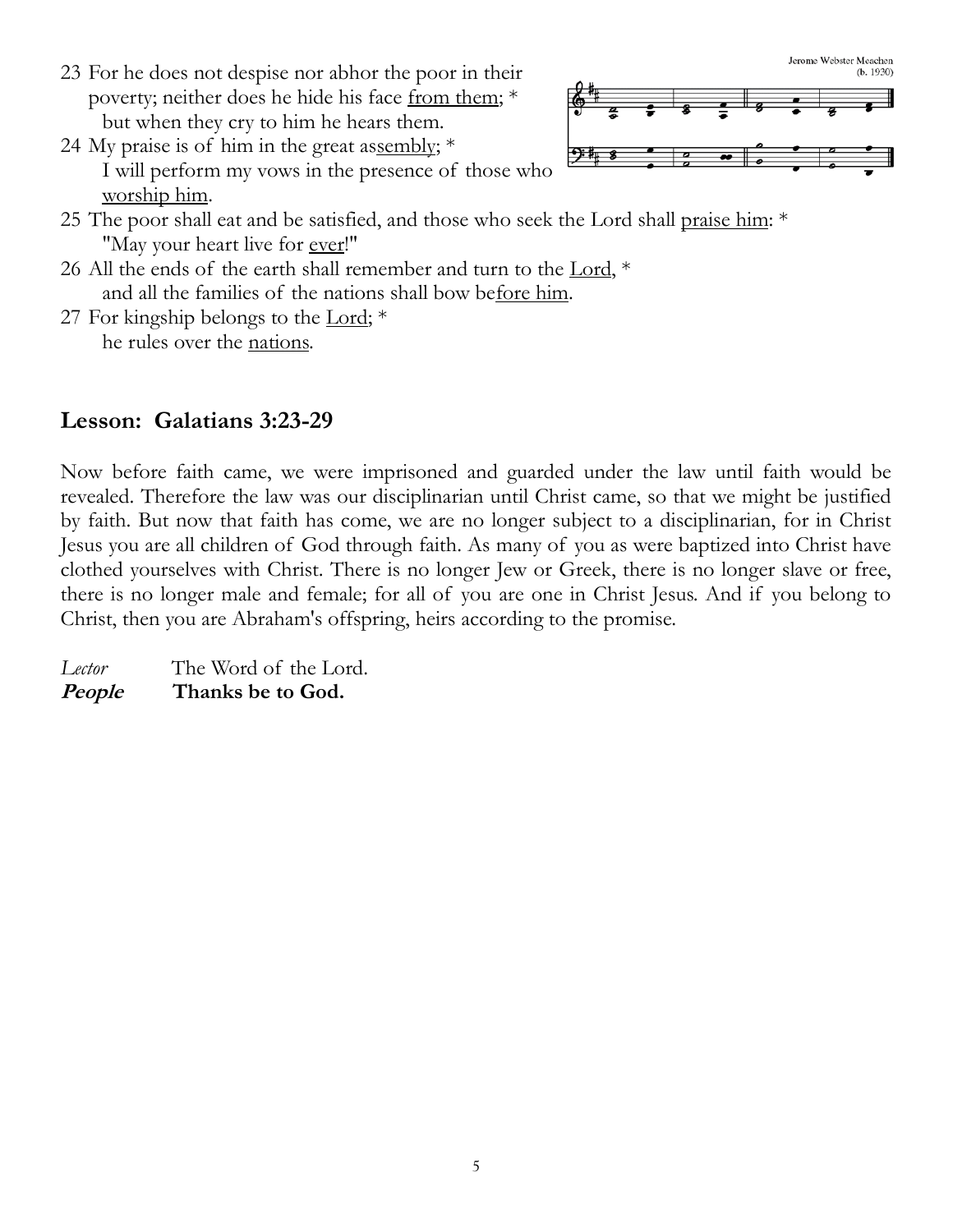# **Hymn 411,St. Thomas**



6 Then bless his holy Name, whose grace hath made thee whole, whose loving-kindness crowns thy days: O bless the Lord, my soul!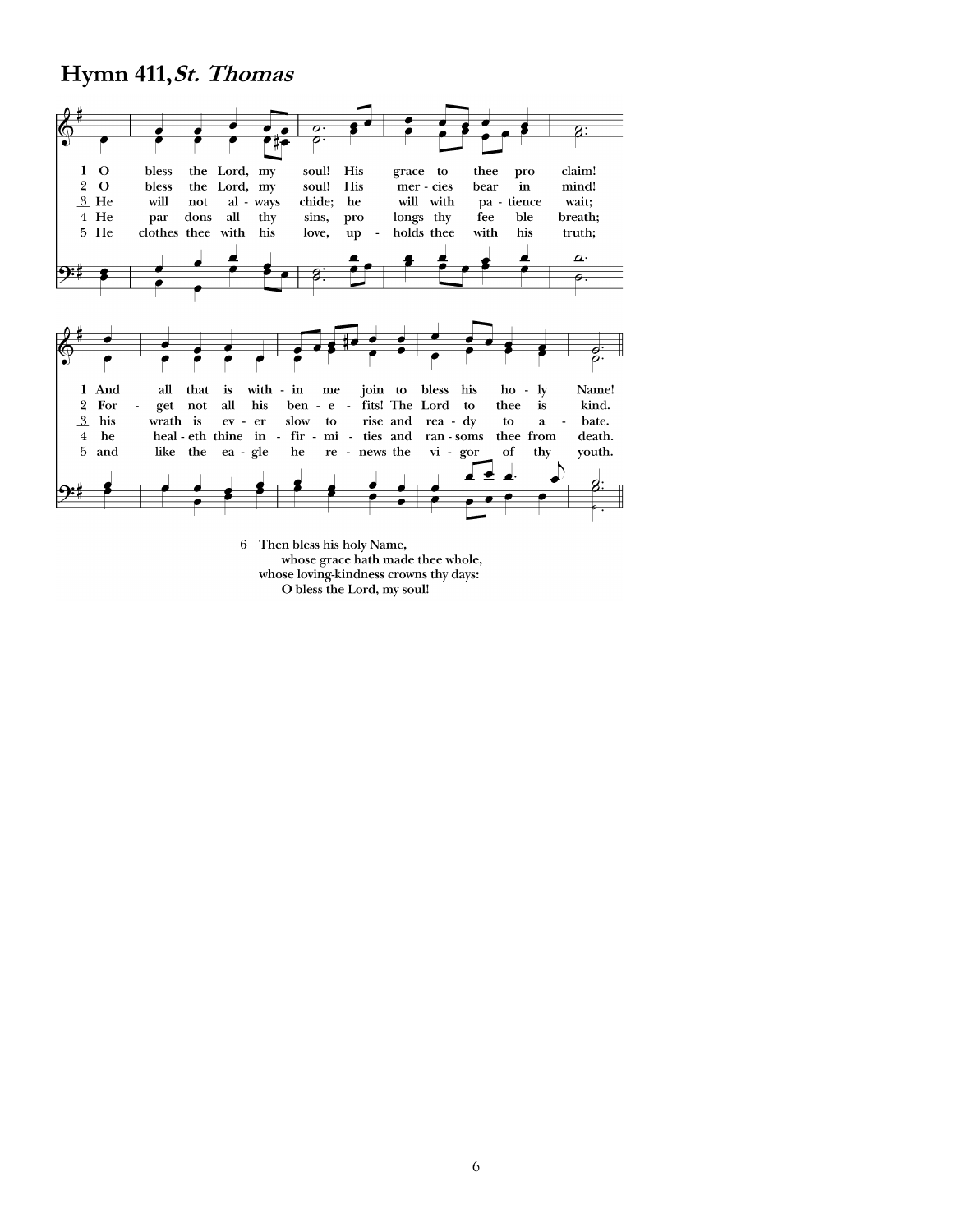### **Gospel: Luke 8:26-39**

*Then, all standing, the Deacon or a Priest reads the Gospel, first saying* 

*Minister* The Holy Gospel of our Lord Jesus Christ according to Luke. **People Glory to you, Lord Christ.**

Jesus and his disciples arrived at the country of the Gerasenes, which is opposite Galilee. As he stepped out on land, a man of the city who had demons met him. For a long time he had worn no clothes, and he did not live in a house but in the tombs. When he saw Jesus, he fell down before him and shouted at the top of his voice, "What have you to do with me, Jesus, Son of the Most High God? I beg you, do not torment me" -- for Jesus had commanded the unclean spirit to come out of the man. (For many times it had seized him; he was kept under guard and bound with chains and shackles, but he would break the bonds and be driven by the demon into the wilds.) Jesus then asked him, "What is your name?" He said, "Legion"; for many demons had entered him. They begged him not to order them to go back into the abyss. Now there on the hillside a large herd of swine was feeding; and the demons begged Jesus to let them enter these. So he gave them permission. Then the demons came out of the man and entered the swine, and the herd rushed down the steep bank into the lake and was drowned. When the swineherds saw what had happened, they ran off and told it in the city and in the country. Then people came out to see what had happened, and when they came to Jesus, they found the man from whom the demons had gone sitting at the feet of Jesus, clothed and in his right mind. And they were afraid. Those who had seen it told them how the one who had been possessed by demons had been healed. Then all the people of the surrounding country of the Gerasenes asked Jesus to leave them; for they were seized with great fear. So he got into the boat and returned. The man from whom the demons had gone begged that he might be with him; but Jesus sent him away, saying, "Return to your home, and declare how much God has done for you." So he went away, proclaiming throughout the city how much Jesus had done for him.

| Celebrant | The Gospel of the Lord.     |
|-----------|-----------------------------|
| People    | Praise to you, Lord Christ. |

**The Sermon**

**The Nicene Creed** 

**We believe in one God, the Father, the Almighty, maker of heaven and earth, of all that is, seen and unseen.**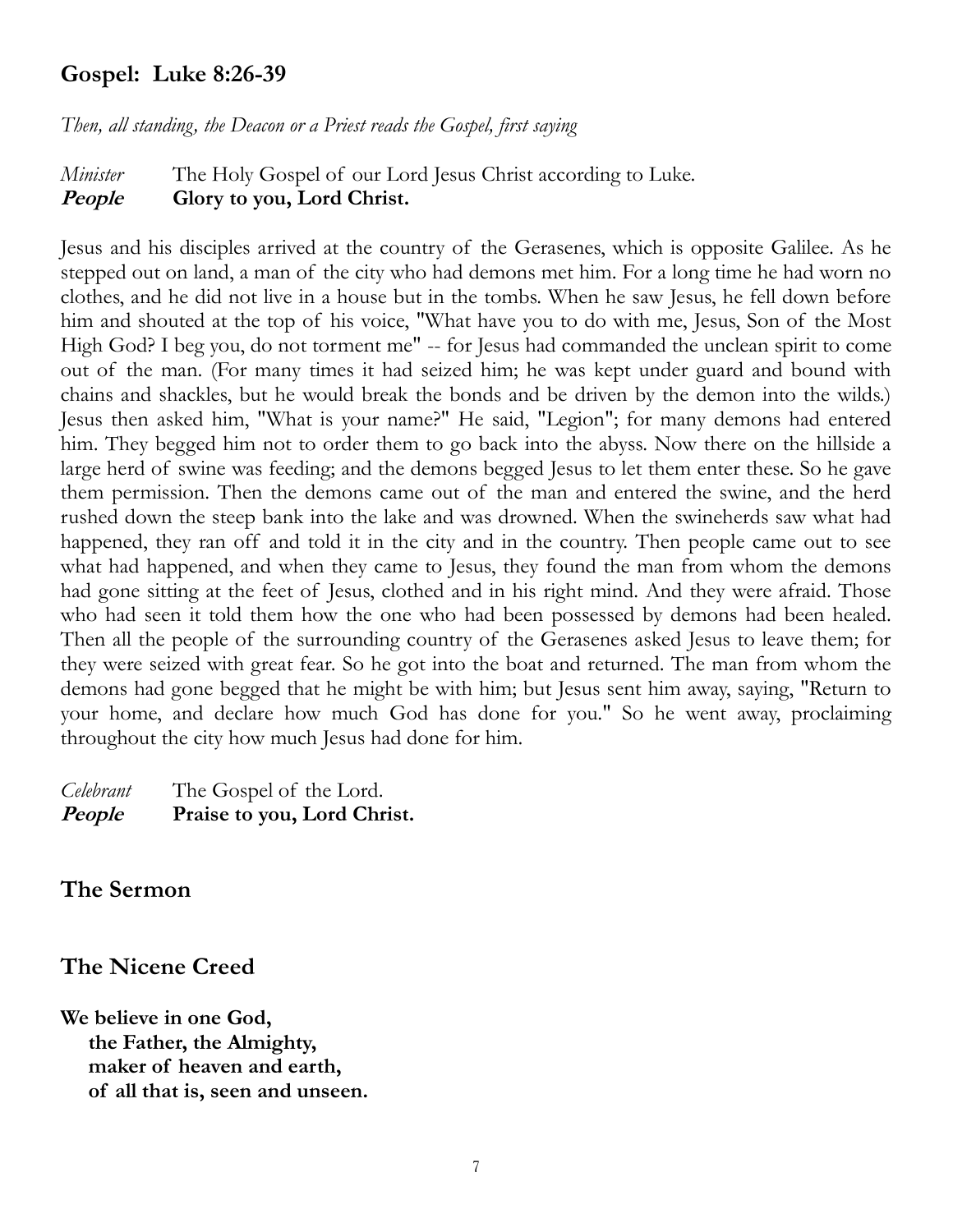**We believe in one Lord, Jesus Christ, the only Son of God, eternally begotten of the Father, God from God, Light from Light, true God from true God, begotten, not made, of one Being with the Father. Through him all things were made. For us and for our salvation he came down from heaven: by the power of the Holy Spirit he became incarnate from the Virgin Mary, and was made man. For our sake he was crucified under Pontius Pilate; he suffered death and was buried. On the third day he rose again in accordance with the Scriptures; he ascended into heaven and is seated at the right hand of the Father. He will come again in glory to judge the living and the dead, and his kingdom will have no end. We believe in the Holy Spirit, the Lord, the giver of life, who proceeds from the Father and the Son. With the Father and the Son he is worshiped and glorified. He has spoken through the Prophets. We believe in one holy catholic and apostolic Church.** 

- **We acknowledge one baptism for the forgiveness of sins. We look for the resurrection of the dead,**
- ✠ **and the life of the world to come. Amen.**

### **Prayers of the People,** *Form VI*

In peace, we pray to you, Lord God.

*Silence*

For all people in their daily life and work; **For our families, friends, and neighbors, and for those who are alone.**

For this community, the nation, and the world; **For all who work for justice, freedom, and peace.**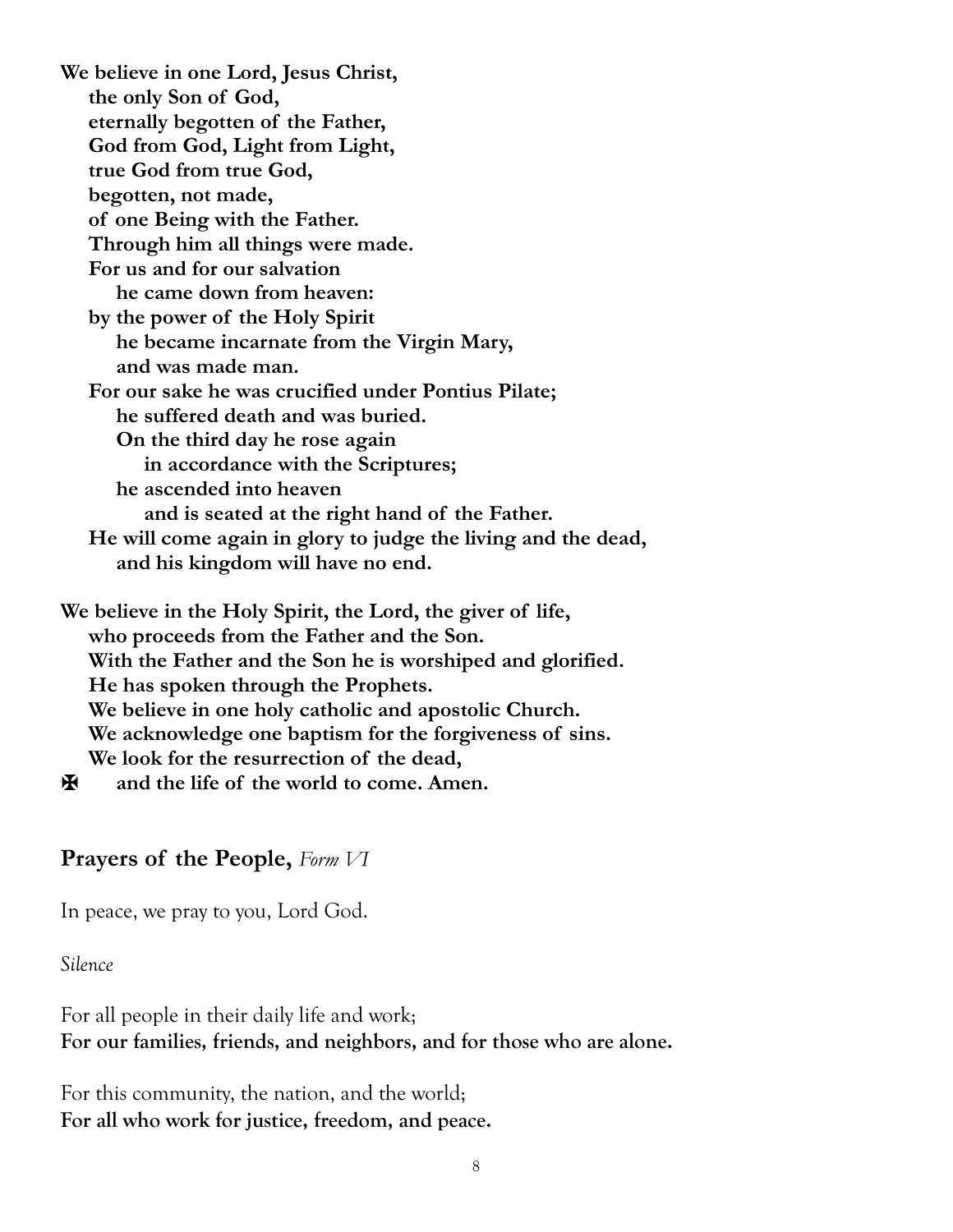For the just and proper use of your creation; **For the victims of hunger, fear, injustice, and oppression.**

For all who are in danger, sorrow, or any kind of trouble; **For those who minister to the sick, the friendless, and the needy.**

For:

- + the Anglican Communion and the Episcopal Church of South Sudan
- + the Episcopal Church
- + the Diocese of Springfield and St. Andrew's and St. George's, Belleville
- + the Diocese of Tabora and Kahima Parish
- + the Diocese of Peru and the Mission of Saints Mary and Martha of Bethany for the peace and unity of the Church of God.

# **For all who proclaim the Gospel, and all who seek the Truth.**

For:

- + Justin, Archbishop of Canterbury;
- + Michael, our Presiding Bishop;
- + Brian, our Bishop
- + Elias and Jorge, our Companion Bishops;
- + Ben, our priest; Mark, our deacon
- + Mark, Patrick, Victor,

and for all bishops and other ministers;

# **For all who serve God in his Church.**

For the special needs and concerns of this congregation, especially:

+ Little Bobby, Deane, Shirley, Chris, Rhonda, Margaret, Lance, Richard, Mary Jane, JoAnn, Anita, Troy, Ben and Family, Lane, Lewis, Sue, Brooke, Sally, Jim, Sandy, Earl, Justin, Doris, Kerry, Dennis, Tonya, Christa, Erin, Mike, Donna, Cory, Dixie, Nicholas, David, Joel, Kathy, Melanie, Chris, Billy, Abbi, Emily, Ted.

*Silence. The People may add their own petitions*

Hear us, Lord; **For your mercy is great.**

We thank you, Lord, for all the blessings of this life, especially:

+ the birthdays of Marianne and Meg and the recovery of Lyndia.

*Silence. The People may add their own thanksgivings*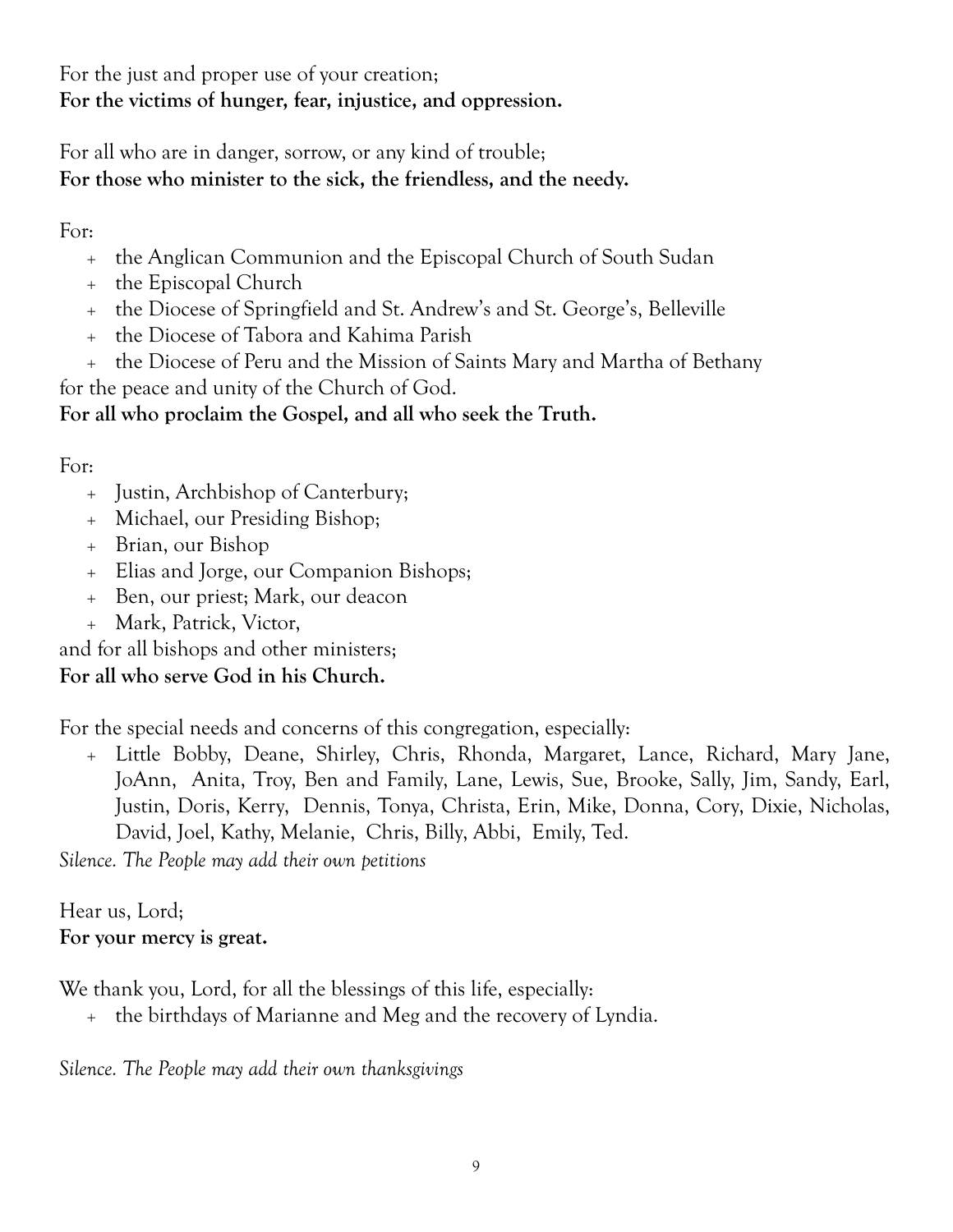# We will exalt you, O God our King; **And praise your Name for ever and ever.**

✠ We pray for all who have died, especially Maria and Joan, that they may have a place in your eternal kingdom.

*Silence. The People may add their own petitions*

Lord, let your loving-kindness be upon them; **Who put their trust in you.**

We pray to you also for the forgiveness of our sins.

*Silence may be kept.*

**Have mercy upon us, most merciful Father; in your compassion forgive us our sins, known and unknown, things done and left undone; and so uphold us by your Spirit that we may live and serve you in newness of life, to the honor and glory of your Name; through Jesus Christ our Lord. Amen.**

*The Bishop, when present, or the Priest, stands and says*

Almighty God have mercy on you,  $\mathbf{\Psi}$  forgive you all your sins through our Lord Jesus Christ, strengthen you in all goodness, and by the power of the Holy Spirit keep you in eternal life. **Amen.** 

*Silence. The Celebrant adds a concluding Collect*

### **The Peace**

*Celebrant* The peace of the Lord be always with you. **People And also with you.**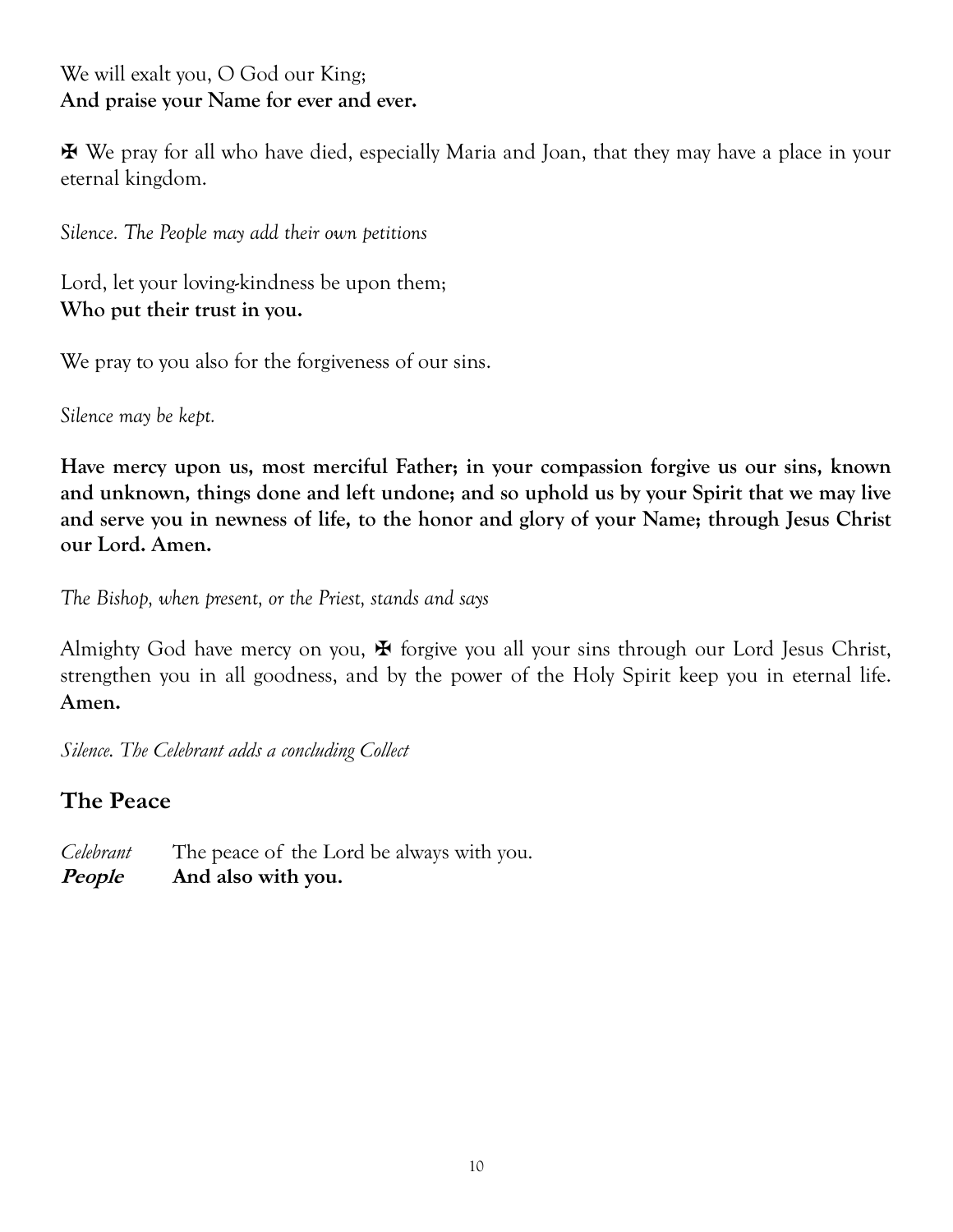### **THE HOLY COMMUNION**

*The Celebrant may begin the Offertory with a sentence of Scripture.* 

## **Offertory:**

# **The Great Thanksgiving: Eucharistic Prayer D BCP p. 372 / Hymnal S 120**

*The people standing. The Celebrant, whether bishop or priest, faces them and sings or says*



*Then, facing the Holy Table, the Celebrant proceeds*

It is truly right to glorify you, Father, and to give you thanks; for you alone are God, living and true, dwelling in light inaccessible from before time and for ever.

Fountain of life and source of all goodness, you made all things and fill them with your blessing; you created them to rejoice in the splendor of your radiance.

Countless throngs of angels stand before you to serve you night and day; and, beholding the glory of your presence, they offer you unceasing praise. Joining with them, and giving voice to every creature under heaven, we acclaim you, and glorify your Name, as we sing:

**Sanctus***, (Hymnal S 129)*

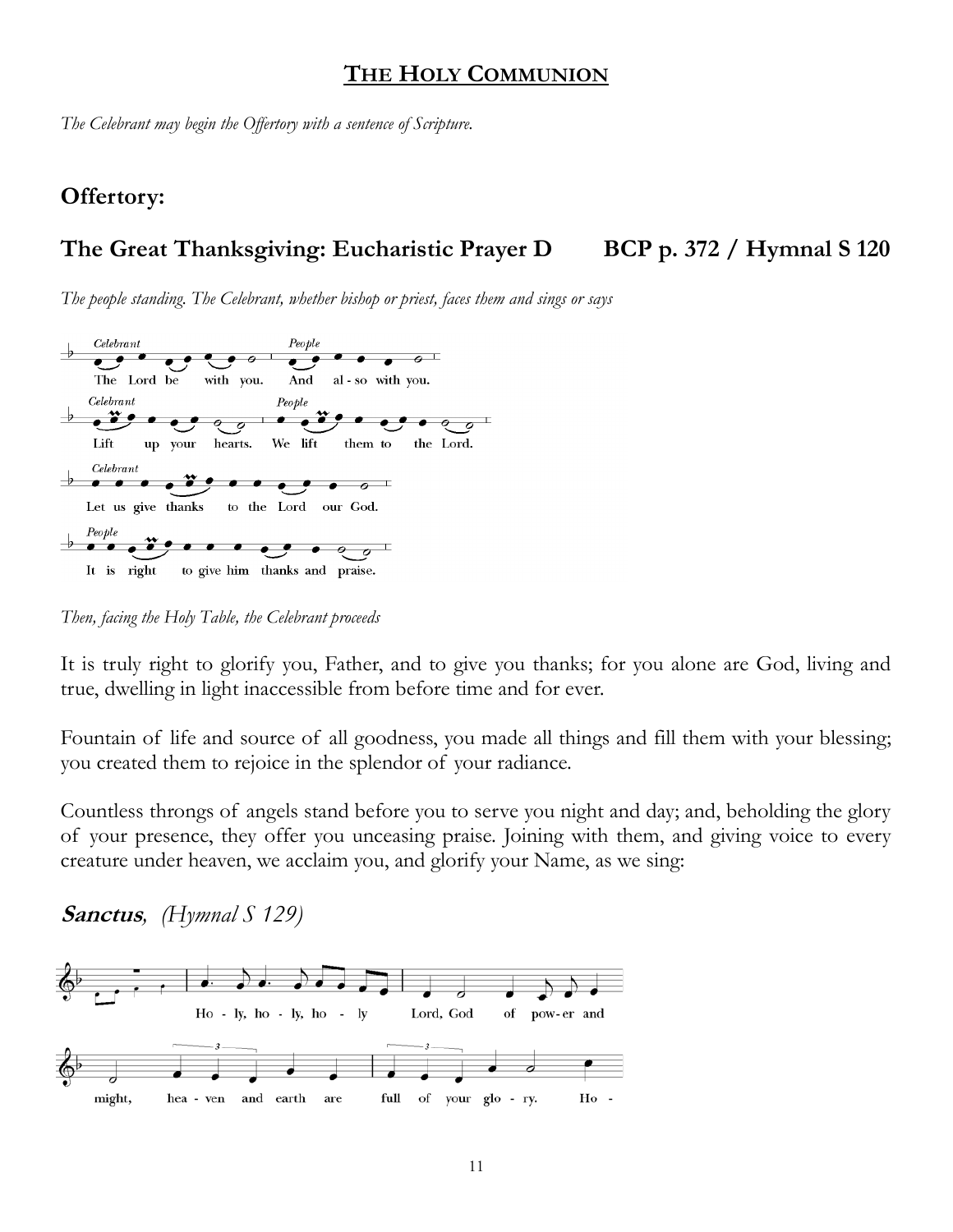

*The people stand or kneel. Then the Celebrant continues*

We acclaim you, holy Lord, glorious in power. Your mighty works reveal your wisdom and love. You formed us in your own image, giving the whole world into our care, so that, in obedience to you, our Creator, we might rule and serve all your creatures. When our disobedience took us far from you, you did not abandon us to the power of death. In your mercy you came to our help, so that in seeking you we might find you. Again and again you called us into covenant with you, and through the prophets you taught us to hope for salvation.

Father, you loved the world so much that in the fullness of time you sent your only Son to be our Savior. Incarnate by the Holy Spirit, born of the Virgin Mary, he lived as one of us, yet without sin. To the poor he proclaimed the good news of salvation; to prisoners, freedom; to the sorrowful, joy. To fulfill your purpose he gave himself up to death; and, rising from the grave, destroyed death, and made the whole creation new.

And, that we might live no longer for ourselves, but for him who died and rose for us, he sent the Holy Spirit, his own first gift for those who believe, to complete his work in the world, and to bring to fulfillment the sanctification of all.  $\ominus$ 

*At the following words concerning the bread, the Celebrant is to hold it, or to lay a hand upon it; and at the words concerning the cup, to hold or place a hand upon the cup and any other vessel containing wine to be consecrated.*

When the hour had come for him to be glorified by you, his heavenly Father, having loved his own who were in the world, he loved them to the end; at supper with them he took bread, and when he had given thanks to you, he broke it, and gave it to his disciples, and said, "Take, eat: This is my Body, which is given for you. Do this for the remembrance of me."  $\mathbf{\mathbf{\mathbf{\mathcal{H}}}}\triangle\triangle\triangle\mathbf{\mathbf{\mathcal{A}}}$ 

After supper he took the cup of wine; and when he had given thanks, he gave it to them, and said, "Drink this, all of you: This is my Blood of the new Covenant, which is shed for you and for many for the forgiveness of sins. Whenever you drink it, do this for the remembrance of me."  $\mathbf{\mathbf{\mathbf{\mathsf{F}}}}$  $AAA$ 

Father, we now celebrate this memorial of our redemption. Recalling Christ's death and his descent among the dead, proclaiming his resurrection and ascension to your right hand, awaiting his coming in glory; and offering to you, from the gifts you have given us, this bread and this cup, we praise you and we bless you.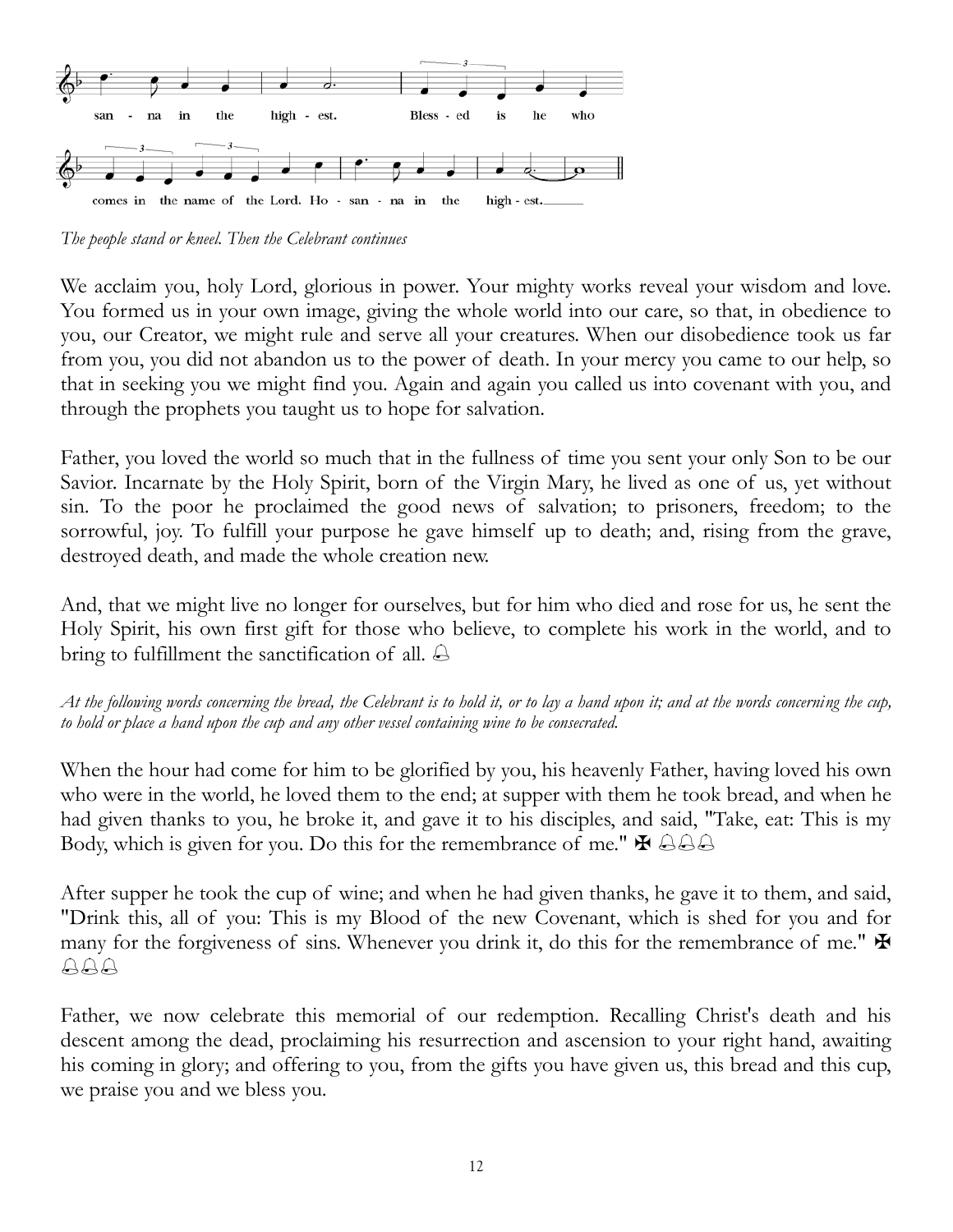#### *Celebrant and People*

### **We praise you, we bless you, we give thanks to you, and we pray to you, Lord our God.**

#### *The Celebrant continues*

Lord, we pray that in your goodness and mercy your Holy Spirit may descend upon us  $\mathbf{\Psi}$ , and upon these gifts, sanctifying them and showing them to be holy gifts for your holy people, the bread of life and the cup of salvation, the Body and Blood of your Son Jesus Christ.

Grant that all who share this bread and cup may become one body and one spirit, a living sacrifice in Christ, to the praise of your Name.

Remember, Lord, your one holy catholic and apostolic Church, redeemed by the blood of your Christ. Reveal its unity, guard its faith, and preserve it in peace.

Remember all who minister in your Church. Remember all your people, and those who seek your truth. Remember all who have died in the peace of Christ, and those whose faith is known to you alone; bring them into the place of eternal joy and light.

And grant that we may find our inheritance with the Blessed Virgin Mary, with Blessed Andrew, with patriarchs, prophets, apostles, and martyrs, and all the saints who have found favor with you in ages past. We praise you in union with them and give you glory through your Son Jesus Christ our Lord.

Through Christ, and with Christ, and in Christ, all honor and glory are yours, Almighty God and Father, in the unity of the Holy Spirit, for ever and ever.  $\mathbf{\Psi} \triangle$  People

$$
\begin{array}{c}\n\bullet \quad \circ \\
\bullet \\
\text{A-men.}\n\end{array}
$$

# **The Lord's Prayer** *(Hymnal S119)*



And now, as our Savior Christ has taught us, we are bold to say: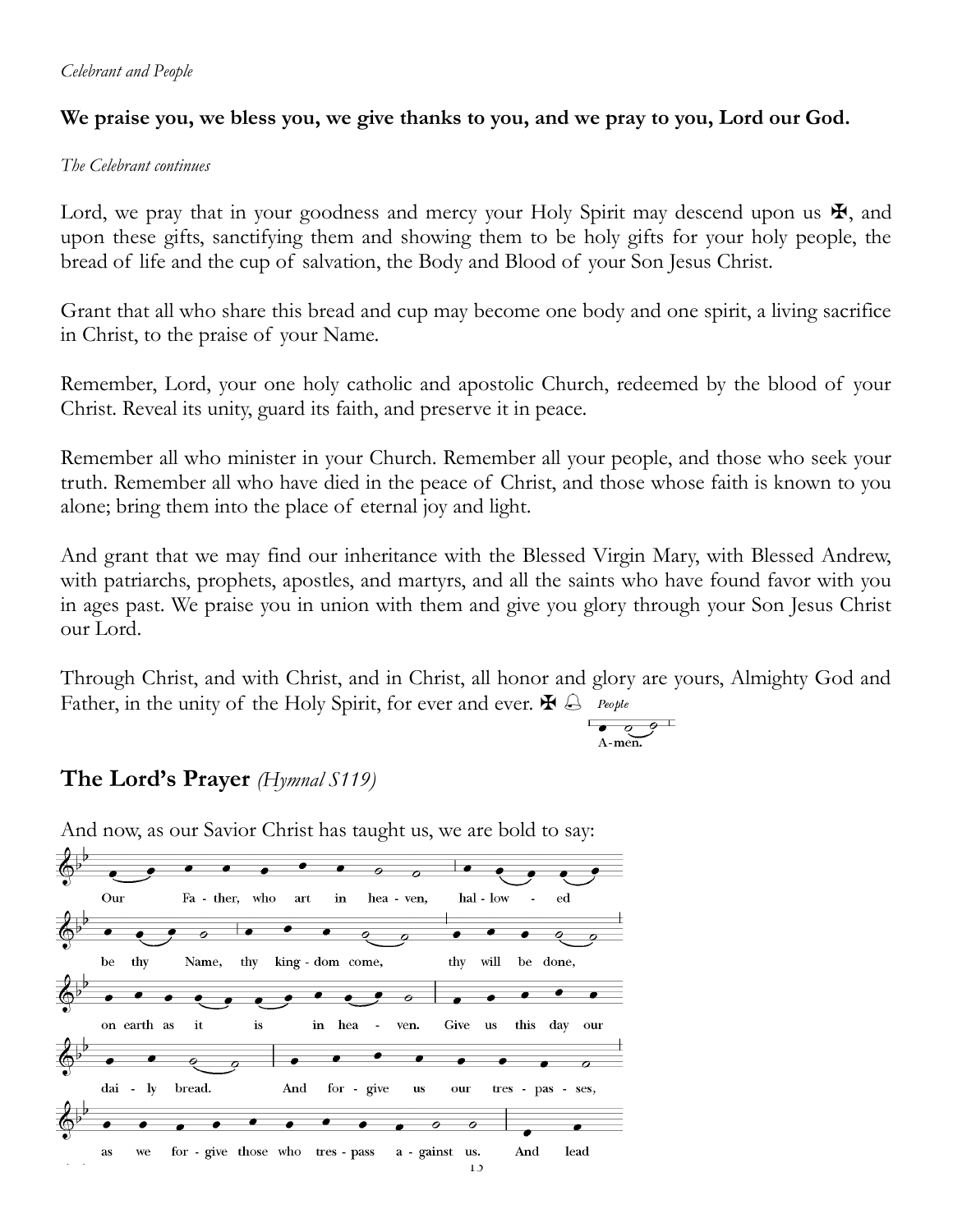

# **The Breaking of the Bread**

*The Celebrant breaks the consecrated Bread. A period of silence is kept.*



*Facing the people, the Celebrant says the following Invitation*

The Gifts of God for the People of God.

*All baptized Christians are welcome to receive Communion. To receive, come forward to the Altar rail. Those unable to may remain in their seats or come to the step at the end of the line and the elements will be brought to them. Communicants may receive the blessed host in the hand, held out right on top of left, or upon the tongue. The chalice follows. To drink, use the base of the chalice to guide it to the lips. To intinct, leave the host in the hand. The Minister will dip the host and return it. Self-intinction is not permitted. Reception in one kind is sufficient to fully participate in the Sacrament. Arms crossed indicates reception of a blessing instead of Communion.* 

**An Act of Spiritual Communion and [additional prayers and devotions from the Book of](https://www.standrews-edwardsville.com/uploads/sermons/spiritual-communion-and-devotions_130.pdf) [Common Prayer may be found here.](https://www.standrews-edwardsville.com/uploads/sermons/spiritual-communion-and-devotions_130.pdf)**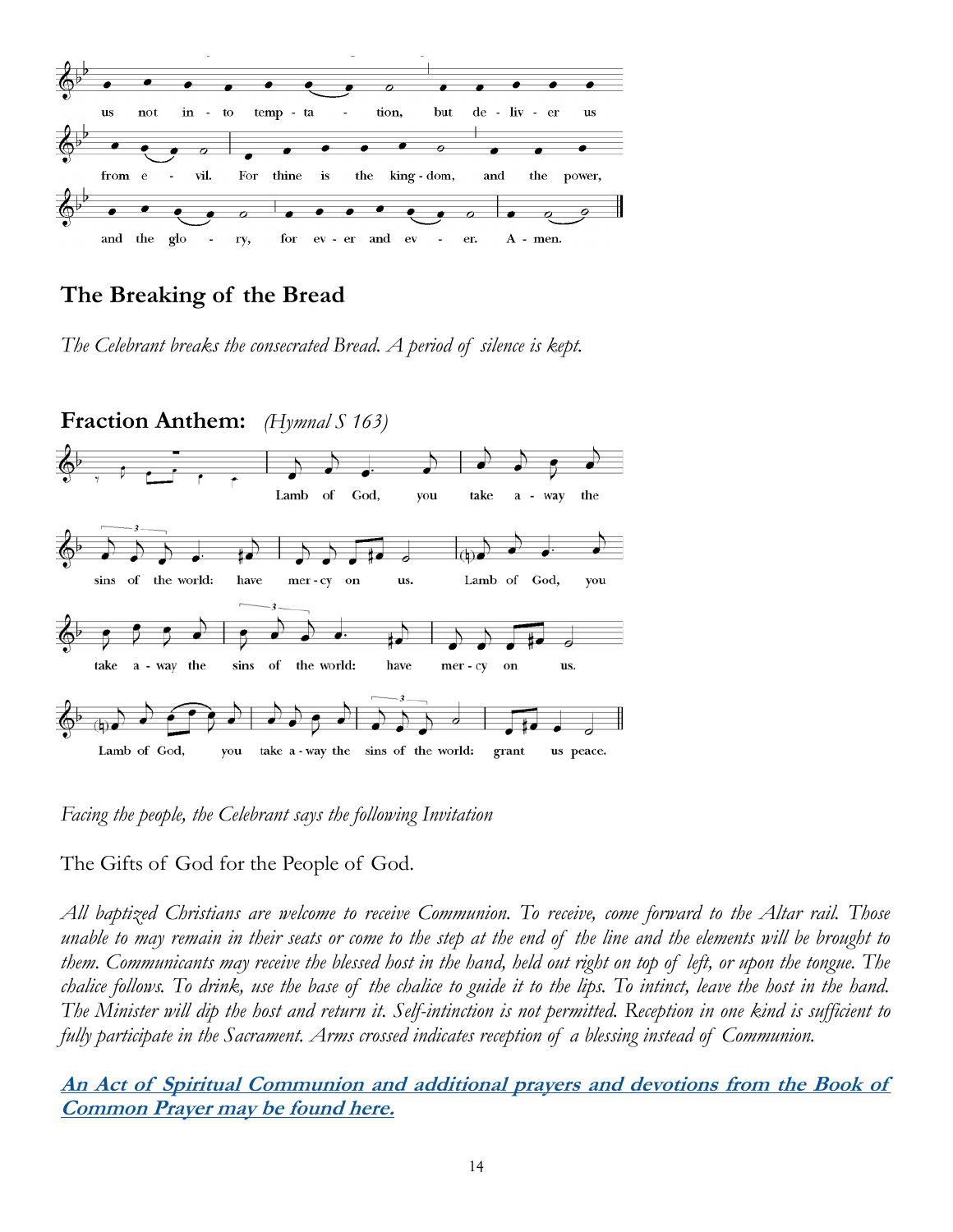### **Hymn 652, Rest**

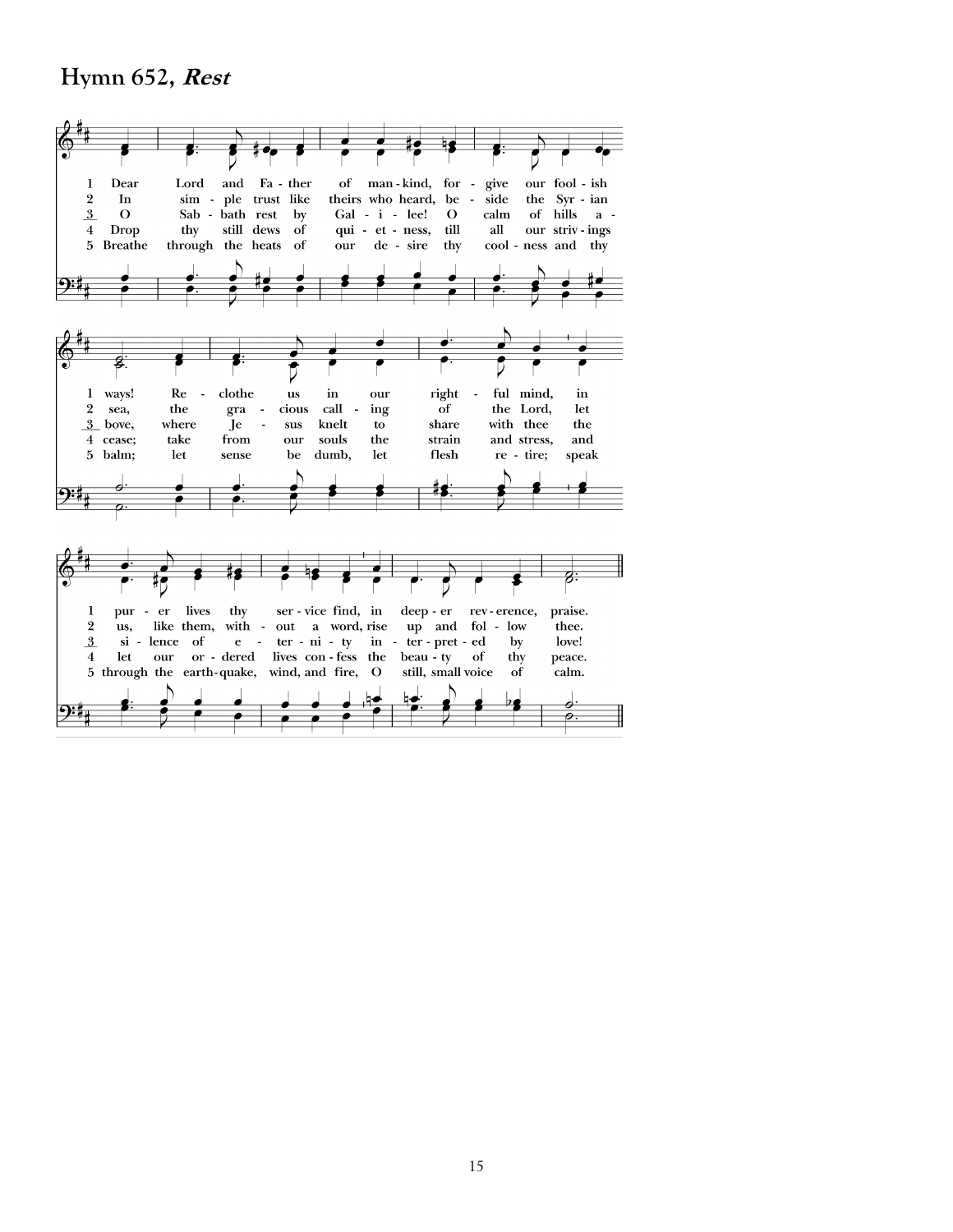*After Communion, the Celebrant says*

Let us pray.

### *Celebrant and People*

**Almighty and everliving God, we thank you for feeding us with the spiritual food of the most precious Body and Blood of your Son our Savior Jesus Christ; and for assuring us in these holy mysteries that we are living members of the Body of your Son, and heirs of your eternal kingdom. And now, Father, send us out to do the work you have given us to do, to love and serve you as faithful witnesses of Christ our Lord. To him, to you, and to the Holy Spirit, be honor and glory, now and for ever. Amen.**

*The Bishop, when present, or the Priest, may bless the people. The people are dismissed with one of the following:*

| Minister | Let us go forth in the name of Christ.                                |
|----------|-----------------------------------------------------------------------|
| or this  | Go in peace to love and serve the Lord.                               |
| or this  | Let us go forth into the world, rejoicing in the power of the Spirit. |
| or this  | Let us bless the Lord.                                                |

*The people respond*

*People* **Thanks be to God.**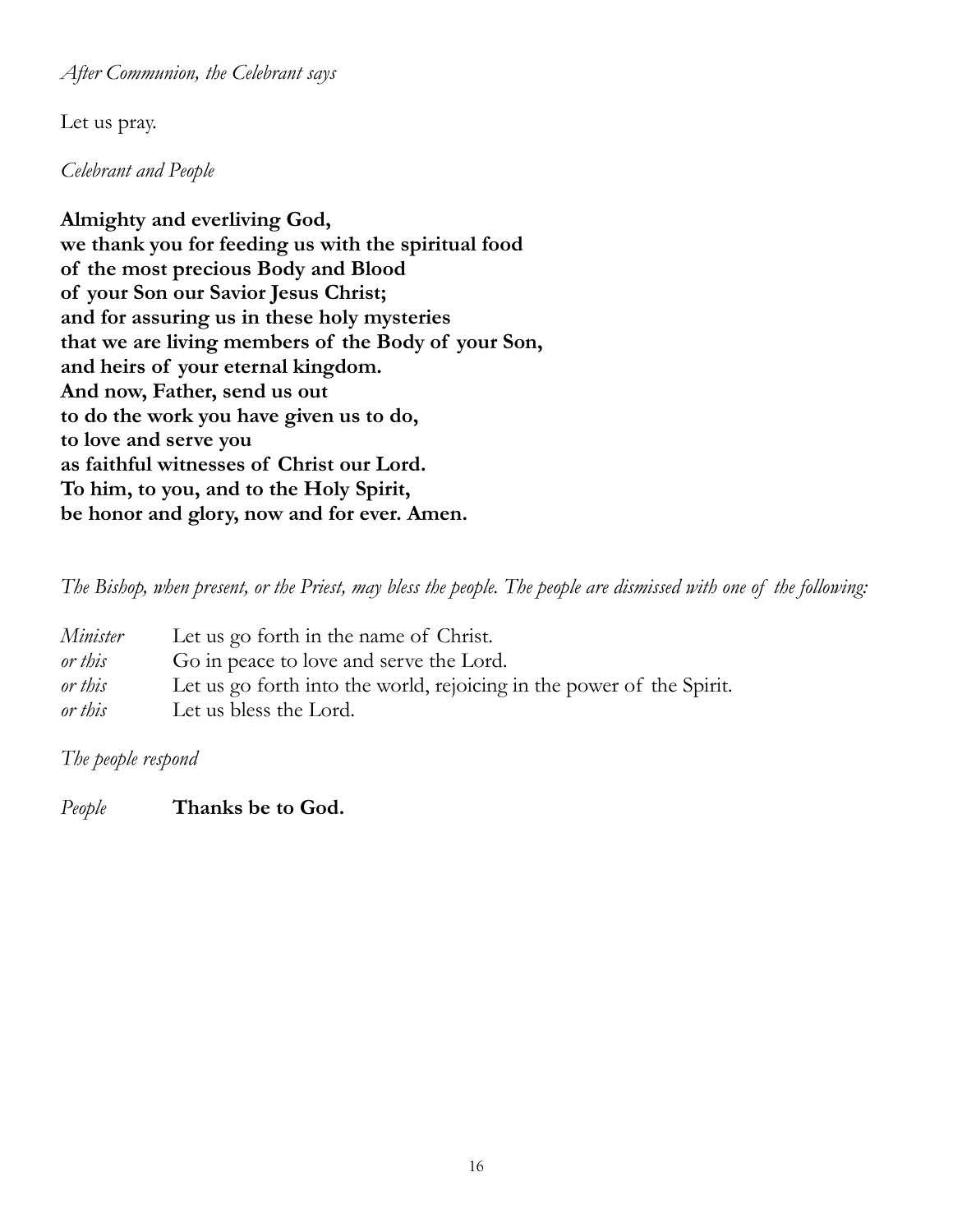# **Hymn 388, Hanover**



### **Announcements**

# **Voluntary: Fanfare, A. Soler**